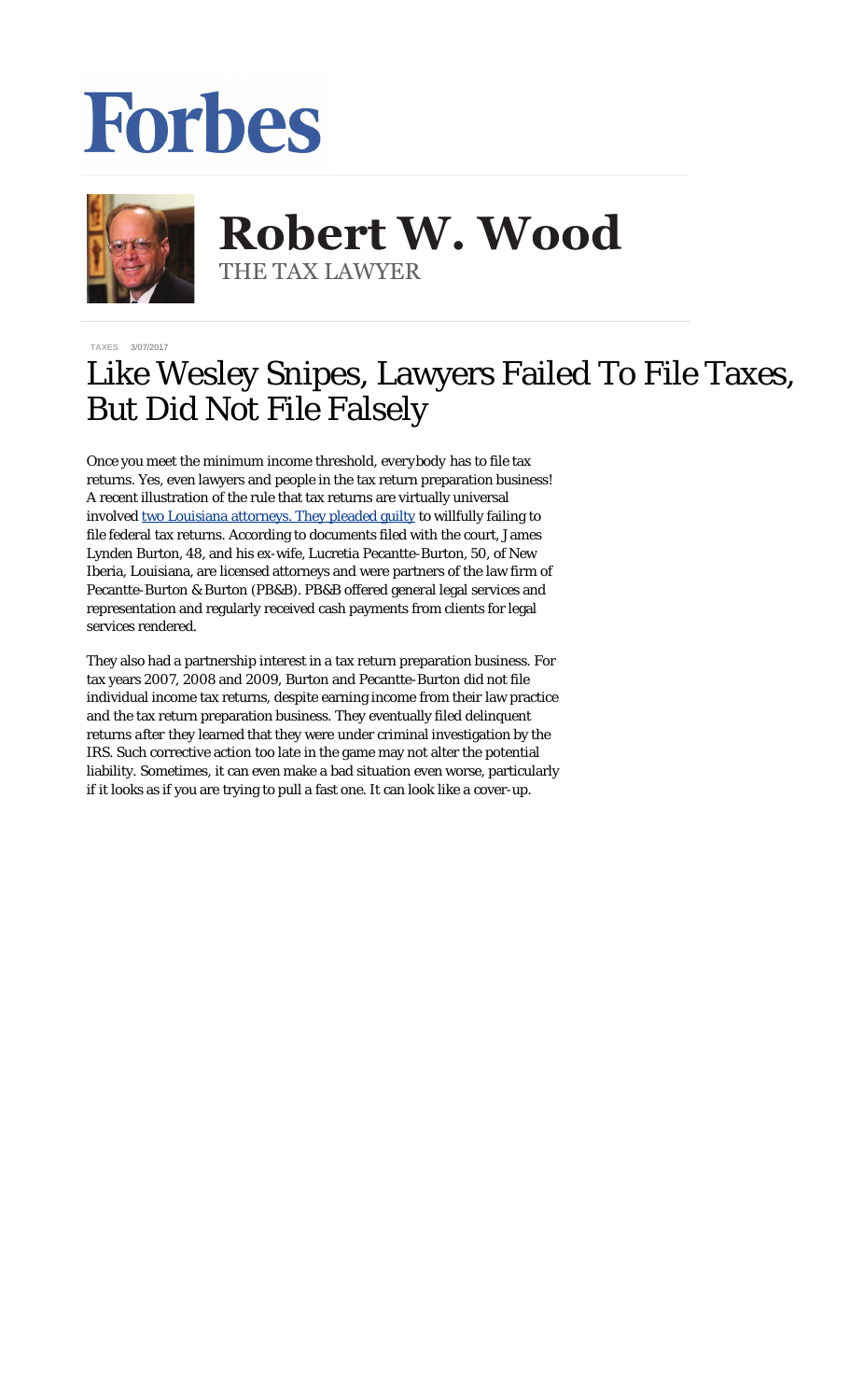

*Shutterstock*

A classic example of the important difference between failing to file and filing falsely involved Wesley Snipes. He may not be the one who invented this tax rule, but he is one of the best-known examples of it. S*kipping* tax filings is not to be recommended, but filing *falsely* is in a number of ways even worse. In the run-up to tax return filing time, you can expect to see frequent reminders. The IRS and Justice Department *want* you to think about tax filings. That's why there are so many criminal tax cases in the media this time of year.

Everyone with income above a certain level must file a return. And you must sign tax returns under penalties of perjury. Yet, taxes are complex, and the line between creative tax planning and tax evasion can be less clear than you might think. That's where Mr. Snipes came in. You can be prosecuted for failure to file, or for filing falsely. Mr. Snipes was [convicted of three](http://www.forbes.com/sites/williampbarrett/2011/03/02/jailed-wesley-snipes-appeals-his-tax-convictions-to-the-supremes/) [misdemeanor counts](http://www.forbes.com/sites/williampbarrett/2011/03/02/jailed-wesley-snipes-appeals-his-tax-convictions-to-the-supremes/) of failing to file tax returns. Filing falsely is a felony. As Snipes' misdemeanor convictions show, failing to file carries smaller penalties than filing fraudulently.

In 2008, Snipes was [convicted](http://www.forbes.com/sites/williampbarrett/2011/03/02/jailed-wesley-snipes-appeals-his-tax-convictions-to-the-supremes/) of failing to file tax returns. He was one of the more high profile criminal tax defendants in recent memory, facing prosecution on multiple serious felony tax evasion counts. In the end, it was a partial victory for Mr. Snipes, since he defeated the more serious felony counts. But he got prison time, reporting to jail on December 9, 2010. He was